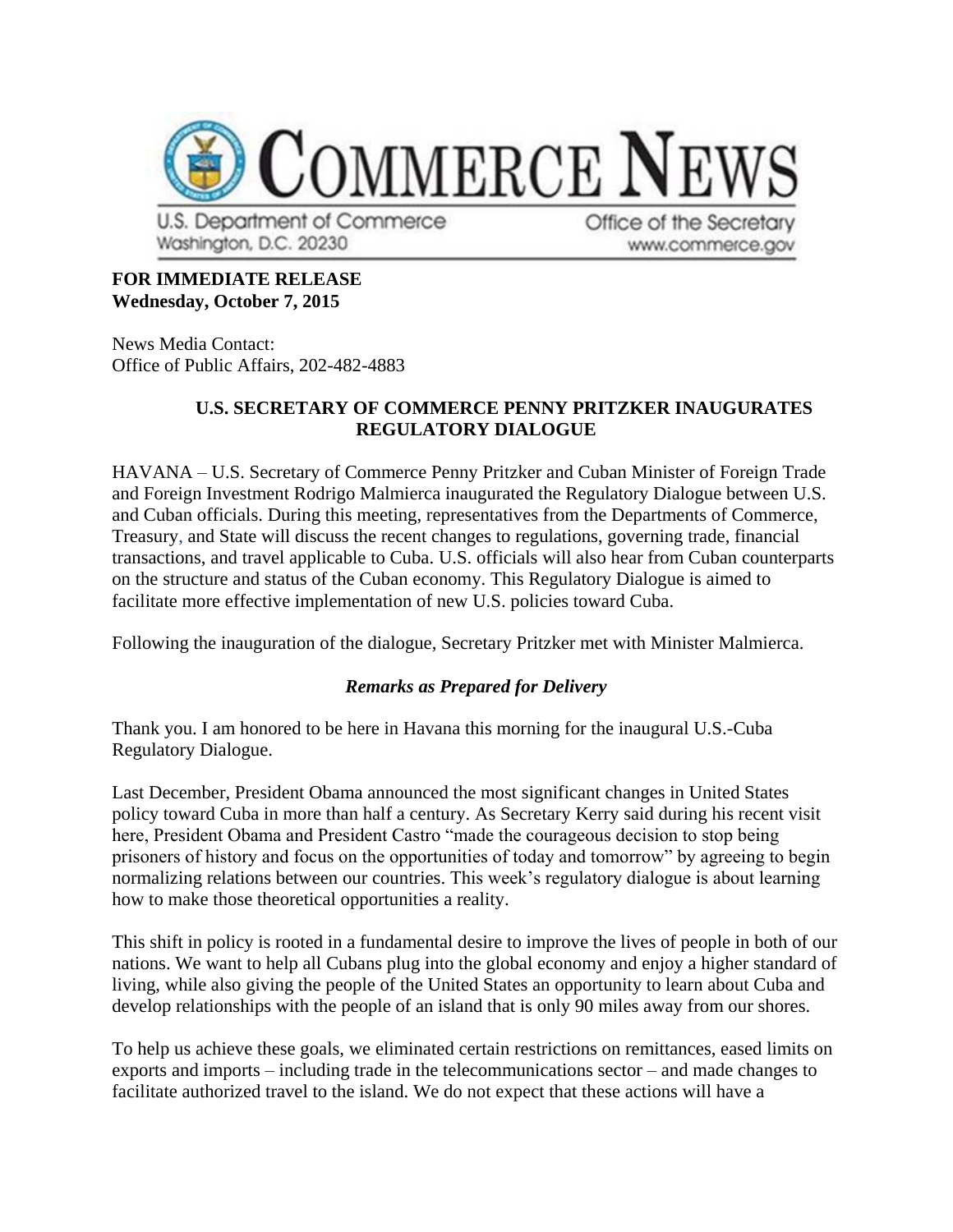transformational impact on the lives of the Cuban people overnight. And the extent of their impact will be dependent on the Cuban government also taking certain steps to update its regulatory system and reform the economy in ways that support the continued development of a Cuban private sector.

To that end, we urge President Castro and his government to make it easier for Cuban citizens to trade and travel more freely, to enjoy the fruits of their labor, to access the Internet, and to be hired directly by foreign companies. If, over time, we continue taking the necessary steps, we can build a more open relationship between our nations, and the Cuban people can achieve greater prosperity.

In order to implement President Obama's new approach, the Commerce and Treasury Departments have revised a series of regulations that govern the activities of U.S. persons and U.S. businesses with respect to Cuba. There are a number of activities that simply no longer require U.S. government approvals. For example, a trade delegation no longer needs to apply to the federal government for permission to travel to Cuba, and U.S. companies can export equipment to private agricultural cooperatives in Cuba without prior federal approval. We also announced new telecommunications-related authorizations to increase the connectivity and productivity of the Cuban people, as well as travel-related changes that will enable more Americans to visit the island.

In other key areas, like safety of civil aviation, we are reviewing applications on a case-by-case basis, but we have revised our licensing policies to facilitate greater exports. This will, among other things, facilitate the establishment of regular commercial flights between the U.S. and Cuba. Nevertheless, the U.S. embargo – which only our Congress can overturn – limits what the President can do in changing our approach.

Let me be clear: our Administration strongly supports lifting the embargo, and we hope Congress takes action to repeal it in the near future. In the meantime, we continue to support greater economic opportunity for the Cuban people. Today's dialogue provides us with a desired opportunity to learn from each other.

Our team is here to answer specific questions about the regulatory changes that the United States has made in recent months and to share some of the feedback and observations we have heard from U.S. companies about the challenges and opportunities for doing business in Cuba. My delegation includes senior regulatory experts from the Commerce Department's Bureau of Industry and Security; the Treasury Department's Office of Foreign Assets Control; and officials from the Department of State – all of whom will talk in depth about the revised regulations.

But to be good partners, we also need to hear from your side. Frankly, we need to understand how the Cuban economy works in order for U.S. and Cuban companies to capitalize on the opportunities created by our regulatory changes.

For example, U.S. companies and individuals need to understand how exports are handled once they arrive in Cuba to determine whether a potential recipient of an export is an eligible recipient for that product. Specifically, we want to know: how the import, export, and distribution of goods works in Cuba, what types of cooperatives and other businesses exist; and, how self